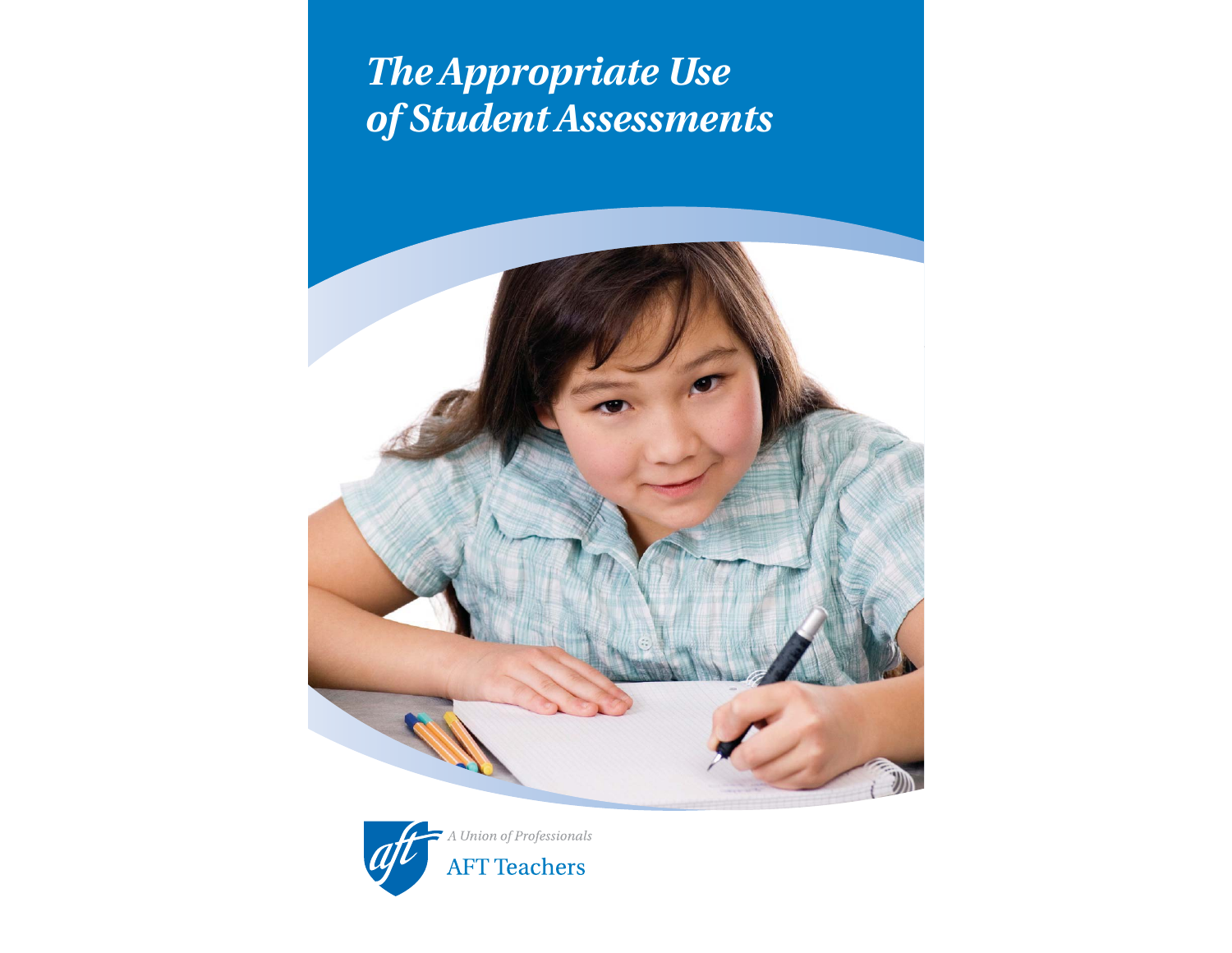

## **The Appropriate Use of Student Assessments**

We know that skilled teachers who assess students using highquality, relevant and timely assessments can use the results to modify, refine and individualize instruction. We also know that student assessments should be a reflection of what is taught in the classroom.

As more accountability provisions have been implemented at the national, state and district levels, the focus on test scores and their implications has dictated what students should learn. Although the federal government requires testing in most grades, these requirements are often supplemented at the state and district levels. This results in increased testing and test preparation without providing additional information to help teachers inform instruction and understand their students' academic standing and needs.

The AFT believes it is critical to define and describe appropriate testing practices, to advocate on behalf of teachers and their students for sound assessment policies, and to align standards and curricula at each grade level.

#### **The Current Landscape**

Polls conducted by the AFT and other organizations have shown that too many states and districts are using tests inappropriately by:

- Requiring teachers to use large-scale state assessments for diagnostic purposes, even though such tests do not provide diagnostic information.
- Requiring teachers to use large-scale test results to guide instruction, even though teachers often receive these test results too late to be used in this manner.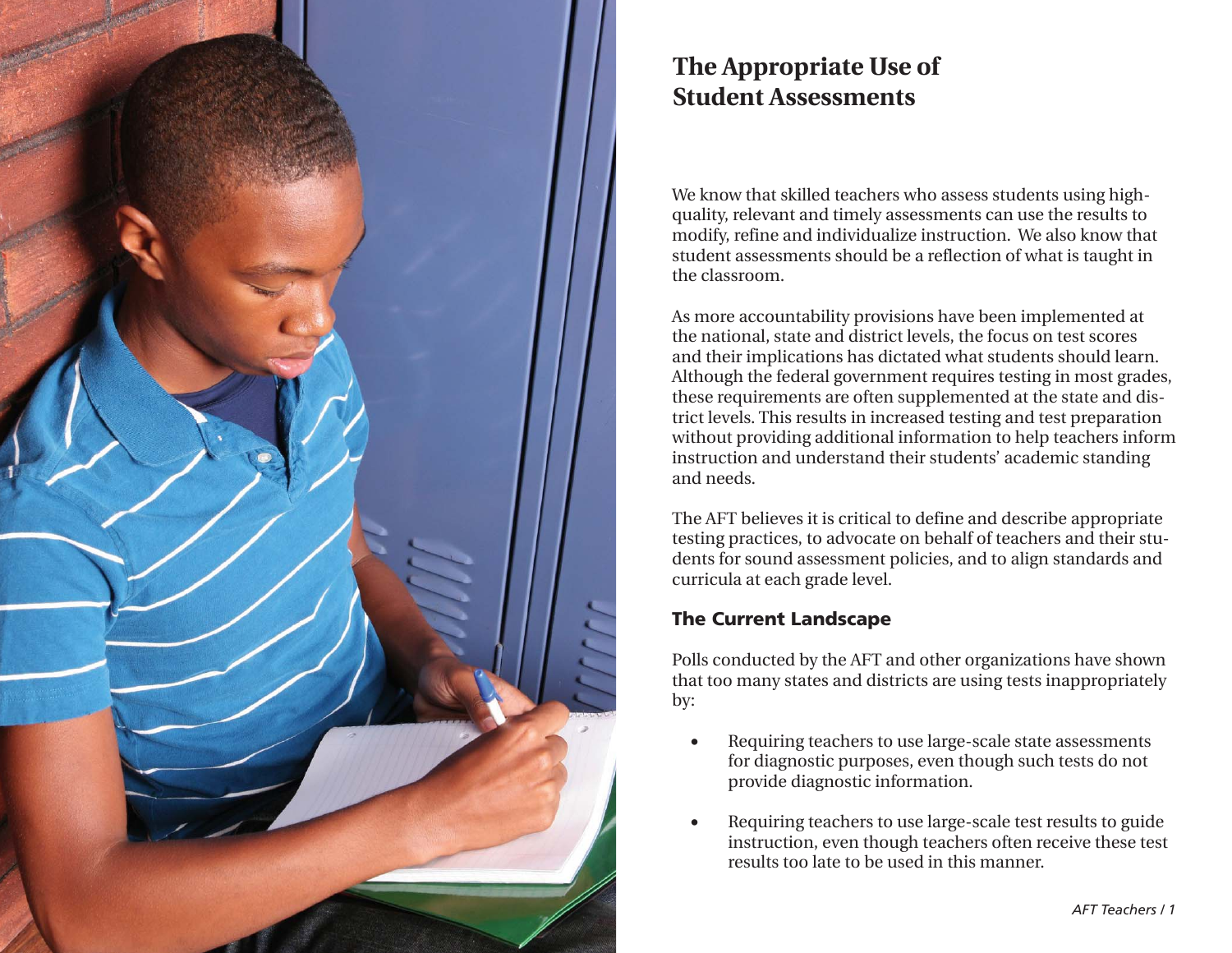- Basing high-stakes decisions, such as whether a student should graduate from high school or be promoted to the next grade, on a single test score, even though assessment experts agree that this is not appropriate.
- Using tests, including large-scale and benchmark assessments, that are not aligned to the standards and curriculum that teachers are required to teach.
- Requiring teachers to use benchmark or interim tests—in some cases as often as every six weeks—to help predict performance on state-level assessments, even though such predictions can be unreliable, and can result in teachers narrowing their curriculum and focusing more on test preparation than instruction.
- Trying to measure the performance of individual teachers based on student test scores, even though the tests are not designed to provide such specific information, often are not aligned to the curriculum, and use methodology that education experts have questioned.
- Requiring teachers to spend valuable instructional time on test preparation, especially in reading and math, which leads to teaching testing strategies rather than academic content. This has resulted in narrowing the curriculum.
- Failing to provide adequate in-service opportunities to help teachers understand the appropriate use of tests they are required to administer, and to help them design the formative (also known as classroom-based) assessments they need to inform instruction.
- Implementing assessment policies for students with disabilities and English language learners that are unrealistic and serve only to discourage students, parents and teachers.

#### **Recommendations for the Appropriate Use of Tests for Our Students**

It is imperative that states, districts and teachers understand the purpose of various types of tests and test results. In some cases, new tests that yield more useful results may need to be developed. To help create a common language and understanding of what is appropriate, we've defined the most commonly used tests and provided recommendations about how these tests should be used. A list of commonly used tests is included in the Appendix.

- **1. Norm-referenced tests (NRTs) are designed to compare students, schools, district and states with each other.** NRTs provide insight into how students in California, for example, compare with students in New York. These tests do not tell us how well any of these students performed in relation to a standard. Instead, students are scored based on how well they did compared with their peers. These results are typically reported as percentiles and as a bellshaped curve, where half of students will fall below the 50th percentile and half will fall above.
- **2. Criterion-referenced tests (CRTs) are designed to compare individual student performance against a specified standard.** CRTs provide information about whether students met certain academic standards. The results are typically reported as performance levels (basic, proficient, advanced). Student scores are based on how well they know the content and how they answer the questions not on how well their peers performed on the same questions. Data from CRTs should be used to inform programmatic/instructional decisions, provided they reflect the same standards that are being taught in the schools.
- **3. Formative assessments are used to guide instruction.** Formative (classroom-based) assessments occur during teaching and are embedded in instruction. Results are received instantly, which allows teachers to adjust their instruction immediately. These are typically teacherdeveloped and should be implemented based on teacher judgment.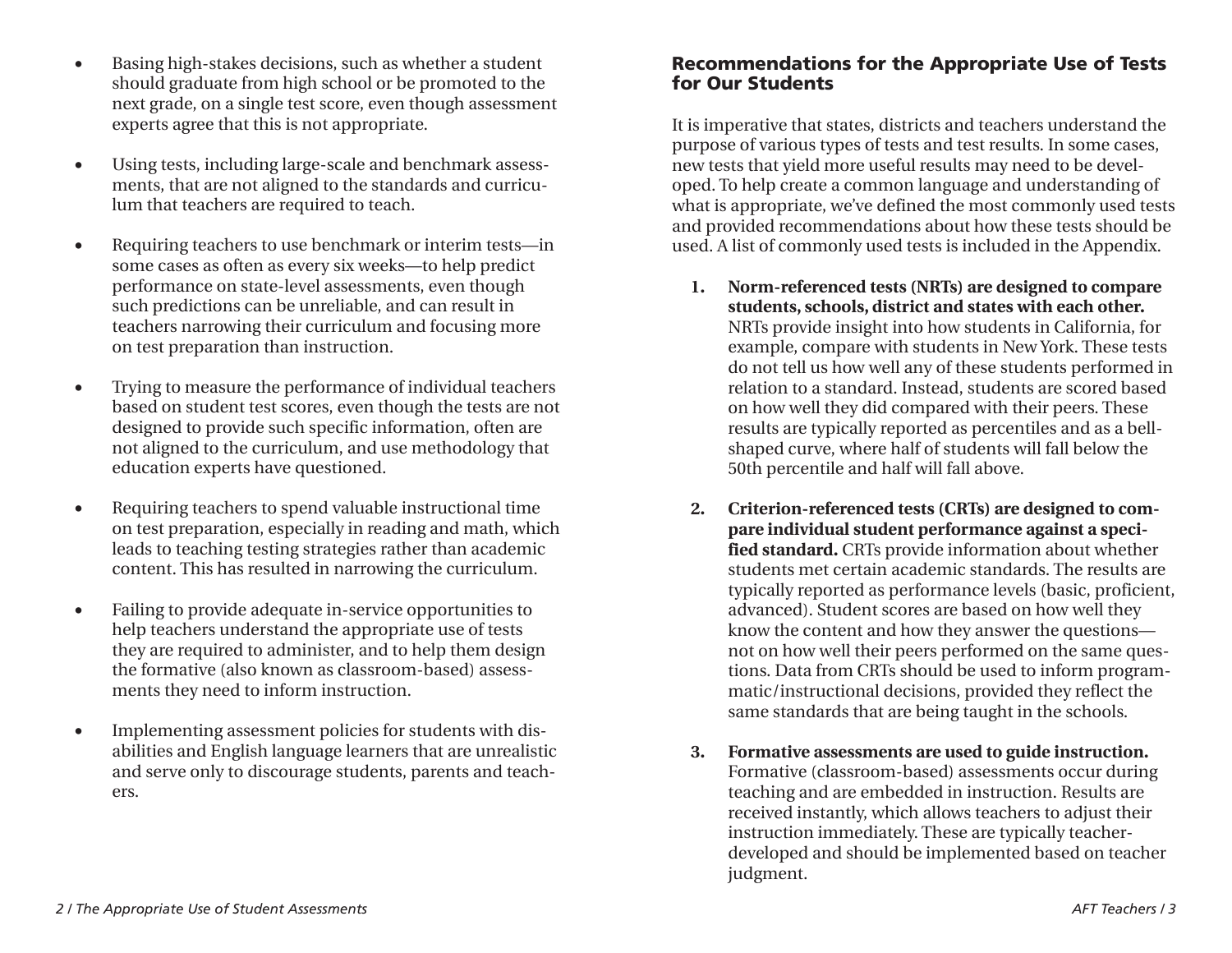- **4. Summative assessments provide snapshots of how well students have mastered the standards at a particular point in time.** These assessments occur at the end of a unit of instruction and tell us whether students "got it." Results are received anywhere from two weeks to two months later. As a result, these tests cannot guide instruction in the short term. Results can provide some information regarding programmatic/instructional decisions and can guide the future delivery of material covered during the unit, provided the test is aligned with the standards being taught.
- **5. Benchmark/interim assessments are designed to reflect the content being taught in the classroom.** Benchmark assessments are standards-based assessments administered at regular intervals. The assessment results can be used to determine student growth and student performance relative to statewide grade-level achievement expectations. Unfortunately, many benchmark/interim tests are being used as a predictor of future success on assessments, and are not aligned to the curriculum currently being taught. As a result, these tests interrupt classroom instruction rather than complement it. Benchmark/interim tests should provide information to teachers about their instruction and where each student is in relation to the content he or she is learning.
- **6. Diagnostic assessments ascertain each student's strengths, weaknesses, knowledge and skills on a few concepts.** This type of assessment allows teachers to diagnose students' content knowledge and remediate any weaknesses by adjusting curricula and instruction to meet student needs. For an assessment to provide educators with enough diagnostic information to make valid judgments about their students, it must include enough questions about a topic as well as both easy and difficult questions (called "outliers"). For this reason, many tests, including high-stakes and some benchmark/interim tests, are not appropriate for diagnostic use. These tests cover numerous topics, with often only a few questions

 per topic. In addition, these tests are designed to eliminate "outliers" that could skew the data.

- **7. Adaptive tests are designed to identify the level at which students are performing for a particular subject or concept.** Adaptive testing is usually done by computer and asks students more difficult or less difficult questions based on their answers to previous questions. This approach allows teachers to better focus instruction on each child's strengths and weaknesses by helping to identify the specific concept or process where learning has broken down.
- **8. Value-added assessments are designed to measure the growth of a student's knowledge over time.** Value-added assessments can help schools and classroom teachers make data-informed decisions regarding the effectiveness of instructional strategies and programs for individuals and groups of students. This type of test is an estimation tool and, therefore, should not be used to make highstakes decisions about students, teachers or other school staff. Effective value-added assessments must be of high quality and be closely aligned with classroom instruction. In addition, states or districts must create data systems that include unique student identifiers to track individual students from year to year. Officials must also be able to compare test results from year to year on a single scale.

Providing a common language around assessments is a small, albeit important, step in creating a valid and useful assessment system. States and districts also must ensure that the following issues are addressed:

- Standards must be provided for each grade at the K-8 level and for each course at the high school level, and must be clear, sequenced and focused on specific content.
- The tests must be aligned to the standards and the curriculum that teachers are expected to deliver in their classrooms. A 2006 study from the AFT found that only 20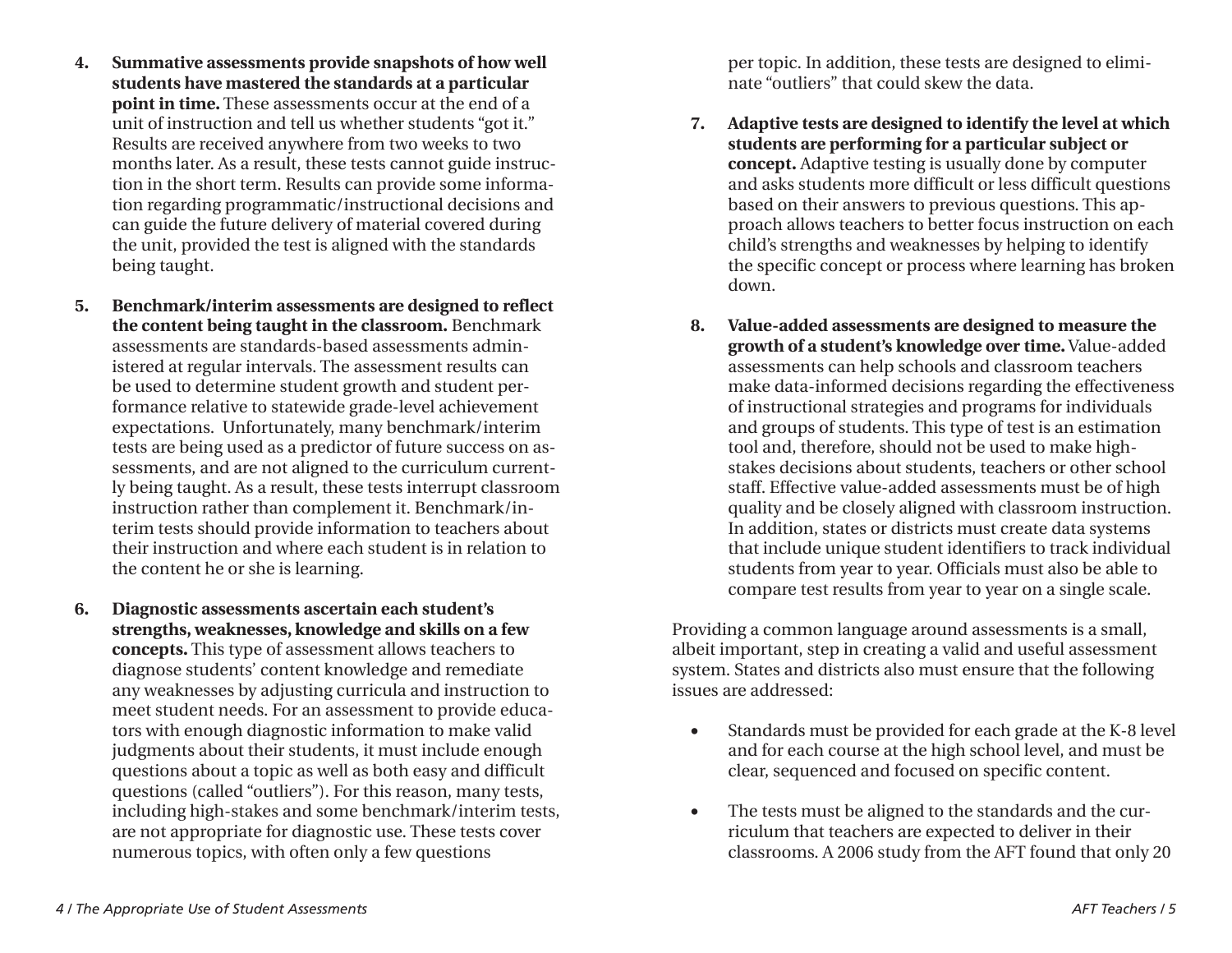percent of the states administered tests that reflected the content and skills required in their standards. This means that most states have significant work to do to ensure that what teachers are expected to teach in the classroom is aligned with the knowledge and skills students are expected to demonstrate on state tests.

- Clear curriculum and classroom resources must be provided to enable teachers to provide quality instruction. This will allow teachers to expose students to subject-area content while also ensuring that students are prepared for the state tests.
- Professional development opportunities on assessments must be provided to help staff understand the use of tests and test results. Topics that need to be covered include: appropriate uses of testing, developing quality classroom assessments, assessing special populations, incorporating formative assessment techniques in instruction, and analyzing student performance data.
- High-quality professional development for teachers must be provided on an ongoing basis. This professional development should help teachers provide individualized instruction, particularly for students with special needs.
- Teachers must be involved in the development of tests. This involvement will help align assessments to curriculum and instruction, as well as facilitate teacher buy-in. Teachers involved in developing these assessments may become a resource for other teachers. They can provide insight into how and why the tests were created, and can build confidence among teachers that the tests are aligned to curriculum and support instruction.

#### **Conclusion**

States and districts must create reporting systems that provide teachers and parents with clear, timely information. These systems also should give teachers the resources to improve instruction on skills and content where student performance is not adequate.

Now, more than ever, there is a need for assessments that are based on common, content-rich standards and curricula. Students must have opportunities to delve deeper into a wide variety of concepts. This is not possible in a testing environment that uses tests and test results for unintended purposes, and that requires teachers to spend endless hours in test preparation. America's students and teachers deserve much better.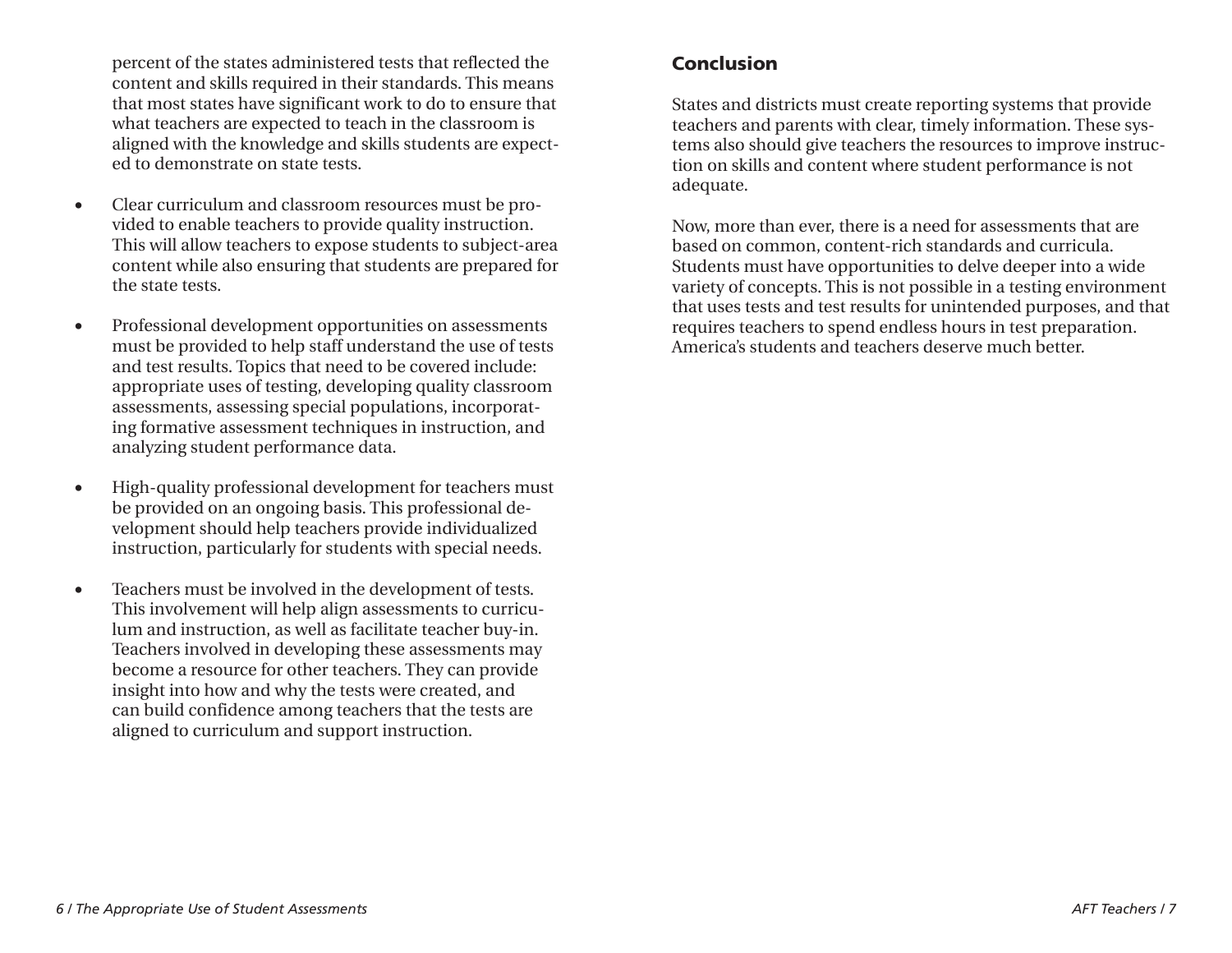### **Appendix: Examples of Commonly Used Assessments**

| <b>Assessment Type</b>            | <b>Examples</b>                                                                                                                                                    |
|-----------------------------------|--------------------------------------------------------------------------------------------------------------------------------------------------------------------|
| Norm-Referenced Test              | Stanford 10<br>Iowa Test of Basic Skills (ITBS)<br><b>SAT</b>                                                                                                      |
| <b>Criterion-Referenced Test</b>  | Standards-based tests<br><b>Advanced Placement (AP)</b><br>exams<br>National Assessment of<br><b>Educational Progress (NAEP)</b>                                   |
| <b>Formative Assessment</b>       | One-on-one and group<br>questioning<br>Observation checklists<br>Short quizzes                                                                                     |
| <b>Summative Assessment</b>       | <b>State tests</b><br>End-of-course exams<br><b>Advanced Placement exams</b>                                                                                       |
| Benchmark / Interim<br>Assessment | District benchmark tests<br>4Sight, Inc.<br>Data Driven Software<br>Corporation (D2SC)                                                                             |
| Diagnostic Assessment             | Dynamic Indicators of Basic<br>Early Literacy Skills (DIBELS)<br><b>Phonological Awareness</b><br>Literacy Screening (PALS)<br>Direct Reading Assessment<br>(DRA)  |
| <b>Adaptive Assessment</b>        | <b>Measures of Academic Progress</b><br>(MAP)<br><b>Children's Progress</b>                                                                                        |
| Value-Added Assessment            | Tennessee Value-Added<br>Assessment System (TVAAS)<br>Project SOAR (Sharing<br>Opportunities for Reading)<br>Pennsylvania Value-Added<br>Assessment System (PVAAS) |